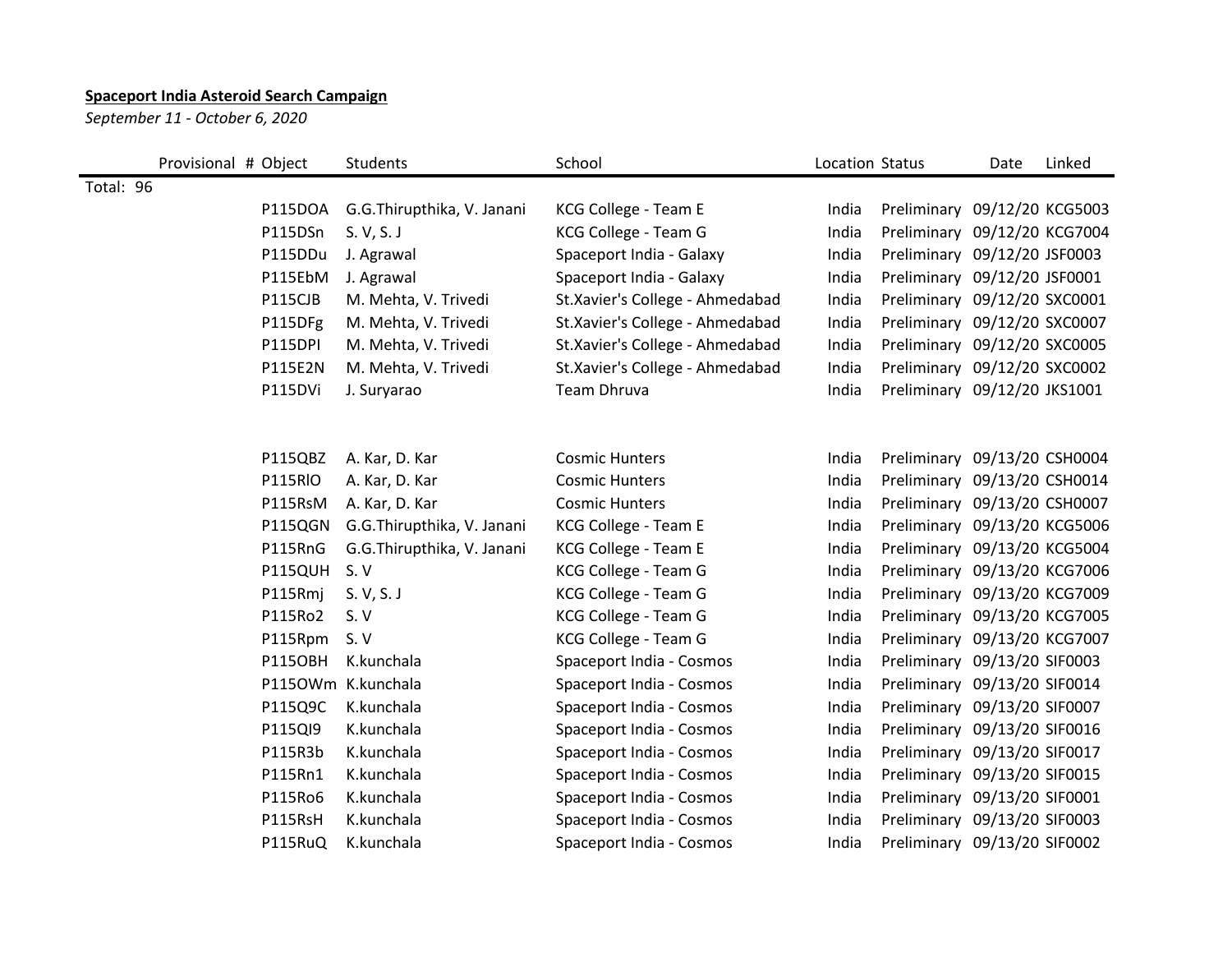| P115U42        | K.kunchala            |
|----------------|-----------------------|
| P1150kq        | J. Agrawal            |
| P115QEm        | J. Agrawal            |
| P115QgG        | J. Agrawal            |
| P115QHy        | J. Agrawal            |
| P115QRt        | J. Agrawal            |
| P115QyO        | J. Agrawal            |
| P115RBq        | J. Agrawal            |
| P115Rcf        | J. Agrawal            |
| P115RgJ        | J. Agrawal            |
| P115RxZ        | J. Agrawal            |
| P115QBm        | A. Sajjan, A. Piriyan |
| P115QGu        | A. Sajjan, A. Piriyan |
| P115QHK        | A. Sajjan, A. Piriyan |
| P115QY1        | A. Sajjan, A. Piriyan |
| P115R2G        | A. Sajjan, A. Piriyan |
| P115R3Y        | A. Sajjan, A. Piriyan |
| P115R6B        | A. Sajjan, A. Piriyan |
| P115RaU        | A. Sajjan, A. Piriyan |
| P115Rg1        | A. Sajjan, A. Piriyan |
| P115RmB        | A. Sajjan, A. Piriyan |
| P115Rml        | A. Sajjan, A. Piriyan |
| P115Rpc        | A. Sajjan, A. Piriyan |
| P115Ruv        | A. Sajjan, A. Piriyan |
| <b>P115OCF</b> | M. Mehta, V. Trivedi  |
| P115OyB        | M. Mehta, V. Trivedi  |
| P115QTL        | M. Mehta, V. Trivedi  |
| P115QWo        | M. Mehta, V. Trivedi  |
| P115QzB        | M. Mehta, V. Trivedi  |
| P115QzM        | M. Mehta, V. Trivedi  |
| P115QZY        | M. Mehta, V. Trivedi  |
| P115RdT        | M. Mehta, V. Trivedi  |
| P115RnS        | M. Mehta, V. Trivedi  |
| P115ROB        | J. Suryarao           |

| P115U42        | K.kunchala            | Spaceport India - Cosmos        | India | Preliminary 09/13/20 SIF0012 |  |
|----------------|-----------------------|---------------------------------|-------|------------------------------|--|
| P115Okq        | J. Agrawal            | Spaceport India - Galaxy        | India | Preliminary 09/13/20 JSF0004 |  |
| P115QEm        | J. Agrawal            | Spaceport India - Galaxy        | India | Preliminary 09/13/20 JSF0008 |  |
| P115QgG        | J. Agrawal            | Spaceport India - Galaxy        | India | Preliminary 09/13/20 JSF0012 |  |
| <b>P115QHy</b> | J. Agrawal            | Spaceport India - Galaxy        | India | Preliminary 09/13/20 JSF0014 |  |
| P115QRt        | J. Agrawal            | Spaceport India - Galaxy        | India | Preliminary 09/13/20 JSF0009 |  |
| P115QyO        | J. Agrawal            | Spaceport India - Galaxy        | India | Preliminary 09/13/20 JSF0006 |  |
| P115RBq        | J. Agrawal            | Spaceport India - Galaxy        | India | Preliminary 09/13/20 JSF0011 |  |
| P115Rcf        | J. Agrawal            | Spaceport India - Galaxy        | India | Preliminary 09/13/20 JSF0007 |  |
| P115RgJ        | J. Agrawal            | Spaceport India - Galaxy        | India | Preliminary 09/13/20 JSF0010 |  |
| P115RxZ        | J. Agrawal            | Spaceport India - Galaxy        | India | Preliminary 09/13/20 JSF0005 |  |
| P115QBm        | A. Sajjan, A. Piriyan | Spaceport India - Star Chasers  | India | Preliminary 09/13/20 ADS032  |  |
| P115QGu        | A. Sajjan, A. Piriyan | Spaceport India - Star Chasers  | India | Preliminary 09/13/20 ADS039  |  |
| P115QHK        | A. Sajjan, A. Piriyan | Spaceport India - Star Chasers  | India | Preliminary 09/13/20 ADS031  |  |
| P115QY1        | A. Sajjan, A. Piriyan | Spaceport India - Star Chasers  | India | Preliminary 09/13/20 ADS035  |  |
| P115R2G        | A. Sajjan, A. Piriyan | Spaceport India - Star Chasers  | India | Preliminary 09/13/20 ADS038  |  |
| P115R3Y        | A. Sajjan, A. Piriyan | Spaceport India - Star Chasers  | India | Preliminary 09/13/20 ADS037  |  |
| P115R6B        | A. Sajjan, A. Piriyan | Spaceport India - Star Chasers  | India | Preliminary 09/13/20 ADS042  |  |
| P115RaU        | A. Sajjan, A. Piriyan | Spaceport India - Star Chasers  | India | Preliminary 09/13/20 ADS045  |  |
| P115Rg1        | A. Sajjan, A. Piriyan | Spaceport India - Star Chasers  | India | Preliminary 09/13/20 ADS030  |  |
| P115RmB        | A. Sajjan, A. Piriyan | Spaceport India - Star Chasers  | India | Preliminary 09/13/20 ADS033  |  |
| P115Rml        | A. Sajjan, A. Piriyan | Spaceport India - Star Chasers  | India | Preliminary 09/13/20 ADS040  |  |
| P115Rpc        | A. Sajjan, A. Piriyan | Spaceport India - Star Chasers  | India | Preliminary 09/13/20 ADS034  |  |
| P115Ruv        | A. Sajjan, A. Piriyan | Spaceport India - Star Chasers  | India | Preliminary 09/13/20 ADS044  |  |
| <b>P115OCF</b> | M. Mehta, V. Trivedi  | St.Xavier's College - Ahmedabad | India | Preliminary 09/13/20 SXC0014 |  |
| P115OyB        | M. Mehta, V. Trivedi  | St.Xavier's College - Ahmedabad | India | Preliminary 09/13/20 SXC0021 |  |
| P115QTL        | M. Mehta, V. Trivedi  | St.Xavier's College - Ahmedabad | India | Preliminary 09/13/20 SXC0012 |  |
| P115QWo        | M. Mehta, V. Trivedi  | St.Xavier's College - Ahmedabad | India | Preliminary 09/13/20 SXC0019 |  |
| P115QzB        | M. Mehta, V. Trivedi  | St.Xavier's College - Ahmedabad | India | Preliminary 09/13/20 SXC0015 |  |
| P115QzM        | M. Mehta, V. Trivedi  | St.Xavier's College - Ahmedabad | India | Preliminary 09/13/20 SXC0009 |  |
| P115QZY        | M. Mehta, V. Trivedi  | St.Xavier's College - Ahmedabad | India | Preliminary 09/13/20 SXC0024 |  |
| P115RdT        | M. Mehta, V. Trivedi  | St.Xavier's College - Ahmedabad | India | Preliminary 09/13/20 SXC0008 |  |
| P115RnS        | M. Mehta, V. Trivedi  | St.Xavier's College - Ahmedabad | India | Preliminary 09/13/20 SXC0022 |  |
| <b>P115ROB</b> | J. Suryarao           | Team Dhruva                     | India | Preliminary 09/13/20 JKS5001 |  |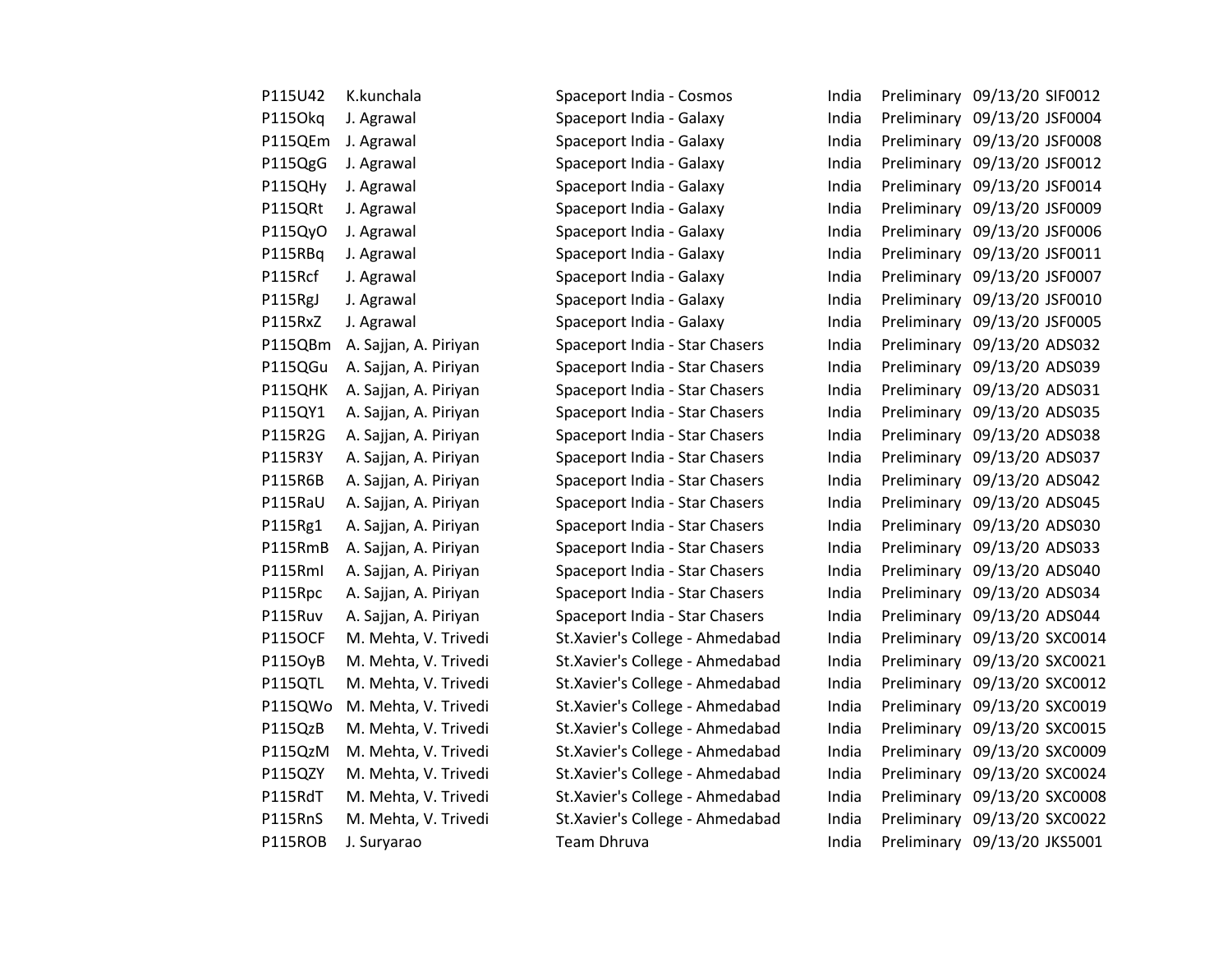| P116i8g | A. Kar, D. Kar             | <b>Cosmic Hunters</b>    | India | Preliminary 09/16/20 CSH0025 |  |
|---------|----------------------------|--------------------------|-------|------------------------------|--|
| P116ibY | A. Kar, D. Kar             | <b>Cosmic Hunters</b>    | India | Preliminary 09/16/20 CSH0026 |  |
| P116ifK | A. Kar, D. Kar             | <b>Cosmic Hunters</b>    | India | Preliminary 09/16/20 CSH0028 |  |
| P116i6n | G.G.Thirupthika, V. Janani | KCG College - Team E     | India | Preliminary 09/16/20 KCG5008 |  |
| P116i7H | G.G.Thirupthika, V. Janani | KCG College - Team E     | India | Preliminary 09/16/20 KCG5009 |  |
| P116ibc | G.G.Thirupthika, V. Janani | KCG College - Team E     | India | Preliminary 09/16/20 KCG5010 |  |
| P116i1K | S.V                        | KCG College - Team G     | India | Preliminary 09/16/20 KCG7015 |  |
| P116hKs | K.kunchala, S.kewat        | Spaceport India - Cosmos | India | Preliminary 09/16/20 SIF0003 |  |
| P116hRz | K.kunchala                 | Spaceport India - Cosmos | India | Preliminary 09/16/20 SIF0005 |  |
| P116hwY | K.kunchala, S.kewat        | Spaceport India - Cosmos | India | Preliminary 09/16/20 SIF0002 |  |
| P116hz2 | K.kunchala, S.kewat        | Spaceport India - Cosmos | India | Preliminary 09/16/20 SIF0001 |  |
| P116pdB | K.kunchala, S.kewat        | Spaceport India - Cosmos | India | Preliminary 09/16/20 SIF0001 |  |
| P116ian | J. Agrawal                 | Spaceport India - Galaxy | India | Preliminary 09/16/20 JSF0016 |  |

| P116s3h | A. Kar, D. Kar             | <b>Cosmic Hunters</b>           | India | Preliminary 09/17/20 CSH0021 |  |
|---------|----------------------------|---------------------------------|-------|------------------------------|--|
| P116sjz | A. Kar, D. Kar             | <b>Cosmic Hunters</b>           | India | Preliminary 09/17/20 CSH0019 |  |
| P116srb | A. Kar, D. Kar             | <b>Cosmic Hunters</b>           | India | Preliminary 09/17/20 CSH0023 |  |
| P116sVq | A. Kar, D. Kar             | <b>Cosmic Hunters</b>           | India | Preliminary 09/17/20 CSH0018 |  |
| P116shd | G.G.Thirupthika, V. Janani | KCG College - Team E            | India | Preliminary 09/17/20 KCG5012 |  |
| P116sbB | S. V, S. J                 | KCG College - Team G            | India | Preliminary 09/17/20 KCG7011 |  |
| P116ske | S. V, S. J                 | KCG College - Team G            | India | Preliminary 09/17/20 KCG7014 |  |
| P116rBQ | K.kunchala                 | Spaceport India - Cosmos        | India | Preliminary 09/17/20 SIF0001 |  |
| P116s7U | K.kunchala                 | Spaceport India - Cosmos        | India | Preliminary 09/17/20 SIF0001 |  |
| P116skS | K.kunchala                 | Spaceport India - Cosmos        | India | Preliminary 09/17/20 SIF0002 |  |
| P116s4W | J. Agrawal                 | Spaceport India - Galaxy        | India | Preliminary 09/17/20 JSF0031 |  |
| P116scx | J. Agrawal                 | Spaceport India - Galaxy        | India | Preliminary 09/17/20 JSF0030 |  |
| P116s3t | A. Sajjan, A. Piriyan      | Spaceport India - Star Chasers  | India | Preliminary 09/17/20 ADS049  |  |
| P116sm4 | A. Sajjan, A. Piriyan      | Spaceport India - Star Chasers  | India | Preliminary 09/17/20 ADS048  |  |
| P116r8a | V. Trivedi, M. Mehta       | St.Xavier's College - Ahmedabad | India | Preliminary 09/17/20 SXC0038 |  |
| P116r9X | V. Trivedi, M. Mehta       | St.Xavier's College - Ahmedabad | India | Preliminary 09/17/20 SXC0037 |  |
| P116ruS | V. Trivedi, M. Mehta       | St.Xavier's College - Ahmedabad | India | Preliminary 09/17/20 SXC0042 |  |

| ndia | Preliminary | 09/17/20 CSH0021 |  |
|------|-------------|------------------|--|
| ndia | Preliminary | 09/17/20 CSH0019 |  |
| ndia | Preliminary | 09/17/20 CSH0023 |  |
| ndia | Preliminary | 09/17/20 CSH0018 |  |
| ndia | Preliminary | 09/17/20 KCG5012 |  |
| ndia | Preliminary | 09/17/20 KCG7011 |  |
| ndia | Preliminary | 09/17/20 KCG7014 |  |
| ndia | Preliminary | 09/17/20 SIF0001 |  |
| ndia | Preliminary | 09/17/20 SIF0001 |  |
| ndia | Preliminary | 09/17/20 SIF0002 |  |
| ndia | Preliminary | 09/17/20 JSF0031 |  |
| ndia | Preliminary | 09/17/20 JSF0030 |  |
| ndia | Preliminary | 09/17/20 ADS049  |  |
| ndia | Preliminary | 09/17/20 ADS048  |  |
| ndia | Preliminary | 09/17/20 SXC0038 |  |
| ndia | Preliminary | 09/17/20 SXC0037 |  |
| ndia | Preliminary | 09/17/20 SXC0042 |  |